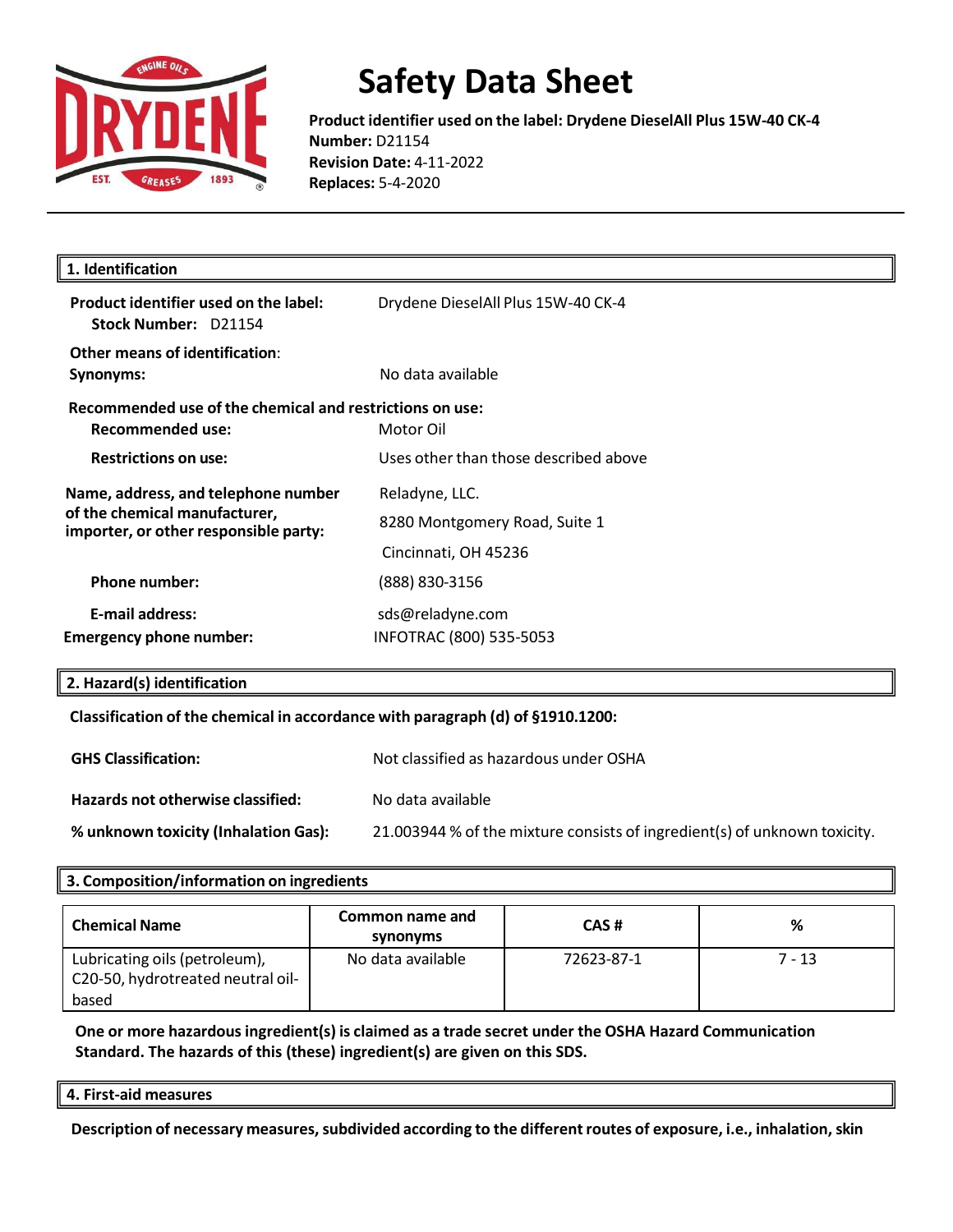**Product identifier used on the label: Drydene DieselAll Plus 15W-40 CK-4 Stock Number:** D21154 **Revision Date:** 4-11-2022 **Replaces:** 5-4-2020

| and eye contact, and ingestion: |     |
|---------------------------------|-----|
| Inhalation:                     | Rem |

| Inhalation:                                                                                 | Remove to fresh air. If breathing is difficult, have a trained individual<br>administer oxygen.                                                                                                         |
|---------------------------------------------------------------------------------------------|---------------------------------------------------------------------------------------------------------------------------------------------------------------------------------------------------------|
| <b>Eye Contact:</b>                                                                         | Flush eyes with plenty of water for at least 20 minutes retracting eyelids<br>often. Tilt the head to prevent chemical from transferring to the<br>uncontaminated eye. Get immediate medical attention. |
| <b>Skin Contact:</b>                                                                        | Wash with soap and water. Get medical attention if irritation develops or<br>persists. Seek medical advice if symptoms persist.                                                                         |
| Ingestion:                                                                                  | Minimal risk of harm if swallowed. Do not induce vomiting. Seek medical<br>attention immediately. Provide medical care provider with this SDS.                                                          |
| Most important symptoms/effects,<br>acute and delayed:                                      | None Known                                                                                                                                                                                              |
| Indication of immediate medical<br>attention and special treatment<br>needed, if necessary: | Aspiration during swallowing or vomiting may severely damage the lungs.<br>If evacuation of stomach contents is necessary, use method least likely to<br>cause aspiration.                              |

### **5. Fire-fighting measures**

| Suitable (and unsuitable) extinguishing media:                     |                                                                                                                                                                                                                                                                                                                |
|--------------------------------------------------------------------|----------------------------------------------------------------------------------------------------------------------------------------------------------------------------------------------------------------------------------------------------------------------------------------------------------------|
| Suitable extinguishing media:                                      | Use alcohol resistant foam, carbon dioxide, or dry chemical when fighting<br>fires. Water or foam may cause frothing if liquid is burning but it still may<br>be a useful extinguishing agent if carefully applied to the surface of the<br>fire. Do not direct a stream of water into the hot burning liquid. |
| Unsuitable extinguishing media:                                    | No data available                                                                                                                                                                                                                                                                                              |
| Specific hazards arising from the<br>chemical:                     | No data available                                                                                                                                                                                                                                                                                              |
| <b>Hazardous combustion products:</b>                              | Carbon monoxide, Smoke                                                                                                                                                                                                                                                                                         |
| Special protective equipment and<br>precautions for fire-fighters: | No data available                                                                                                                                                                                                                                                                                              |

| measures<br>.<br>J.<br>.<br>reicose<br>------ |  |
|-----------------------------------------------|--|

| Personal precautions, protective    | No health affects expected from the clean up of this material if contact |
|-------------------------------------|--------------------------------------------------------------------------|
| equipment and emergency procedures: | can be avoided. Follow personal protective equipment recommendations     |
|                                     | found in Section 8 of this SDS.                                          |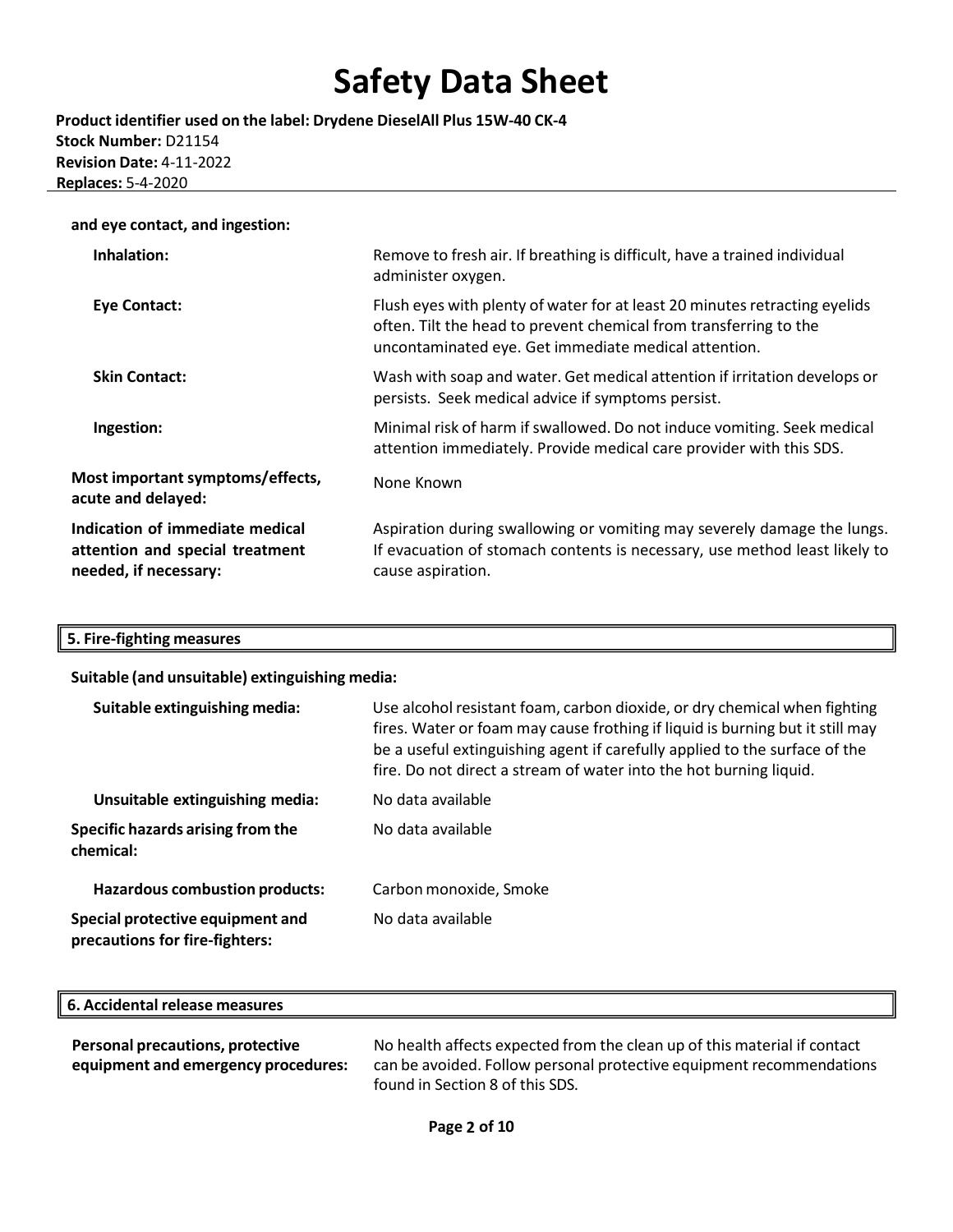### **Methods and materialsfor containmeSntaf**P**e**rev**t**en**y**<sup>t</sup> th**D**<sup>e</sup> <sup>s</sup>**a**pre**t**a**a**<sup>d</sup> of**S**an**h**<sup>y</sup> <sup>s</sup>**e**pil**e**<sup>l</sup> to**t**minimize harm to human health and

**Product identifier used on the label: Drydene DieselAll Plus 15W-40 CK-4 Stock Number:** D21154 **Revision Date:** 4-11-2022 **Replaces:** 5-4-2020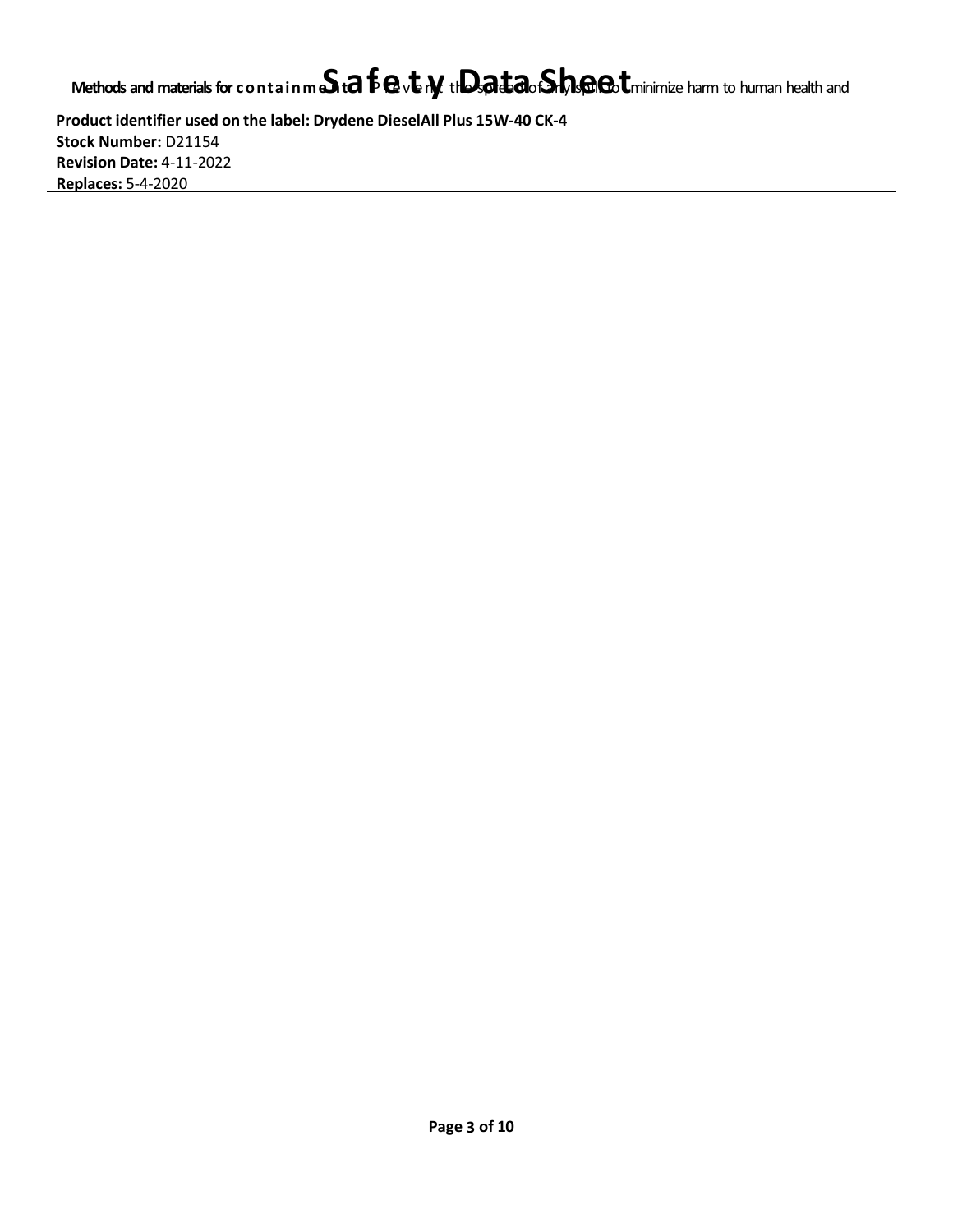**Product identifier used on the label: Drydene DieselAll Plus 15W-40 CK-4 Stock Number:** D21154 **Revision Date:** 4-11-2022 **Replaces:** 5-4-2020

**and cleaning up:** the environment if safe to do so. Wear complete and proper personal protective equipment following the recommendation of Section 8 at a minimum. Dike with suitable absorbent material like granulated clay. Dispose of according to Federal, State, Local, or Provincial regulations. Used fluid should be disposed of at a recycling center.

| 7. Handling and storage                                                                      |                                                                           |
|----------------------------------------------------------------------------------------------|---------------------------------------------------------------------------|
| <b>Precautions for safe handling:</b>                                                        | Mildly irritating material. Avoid unnecessary exposure. No data available |
| Conditions for safe storage, including<br>any incompatibilities:<br>Safe storage conditions: | Store in a cool dry place. Isolate from incompatible materials.           |
| <b>Materials to Avoid/Chemical</b><br>Incompatibility:                                       | Strong oxidizing agents                                                   |

#### **8. Exposure controls/personal protection**

**OSHA permissible exposure limit (PEL), American Conference of Governmental Industrial Hygienists (ACGIH) Threshold Limit Value (TLV), and any other exposure limit used or recommended by the chemical manufacturer, importer, or employer preparing the safety data sheet, where available:**

| <b>Chemical component</b> | <b>OSHA PEL</b> | <b>ACGIH TLV</b> | <b>ACGIH STEL</b> | <b>IDLH</b>       |
|---------------------------|-----------------|------------------|-------------------|-------------------|
| Lubricating oils          | 5 mg/m $3$      | 5 mg/m $3$       | $10 \text{ mg/m}$ | No data available |
| (petroleum), C20-50,      |                 |                  |                   |                   |
| hydrotreated neutral oil- |                 |                  |                   |                   |
| based                     |                 |                  |                   |                   |

**Appropriate engineering controls:** Use local exhaust ventilation or other engineering controls to minimize exposures and maintain operator comfort.

**Individual protection measures,such as personal protective equipment:**

**Respiratory Protection:** Respiratory protection may be required to avoid overexposure when handling this product. General or local exhaust ventilation is the preferred means of protection. Use a respirator if general room ventilation is not available or sufficient to eliminate symptoms. None required where adequate ventilation is provided. If airborne concentrations are above the applicable exposure limits, use NIOSH/MSHA approved respiratory protection. **Respirator Type(s):** None required where adequate ventilation is provided. If airborne concentrations are above the applicable exposure limits, use NIOSH/MSHA approved respiratory protection.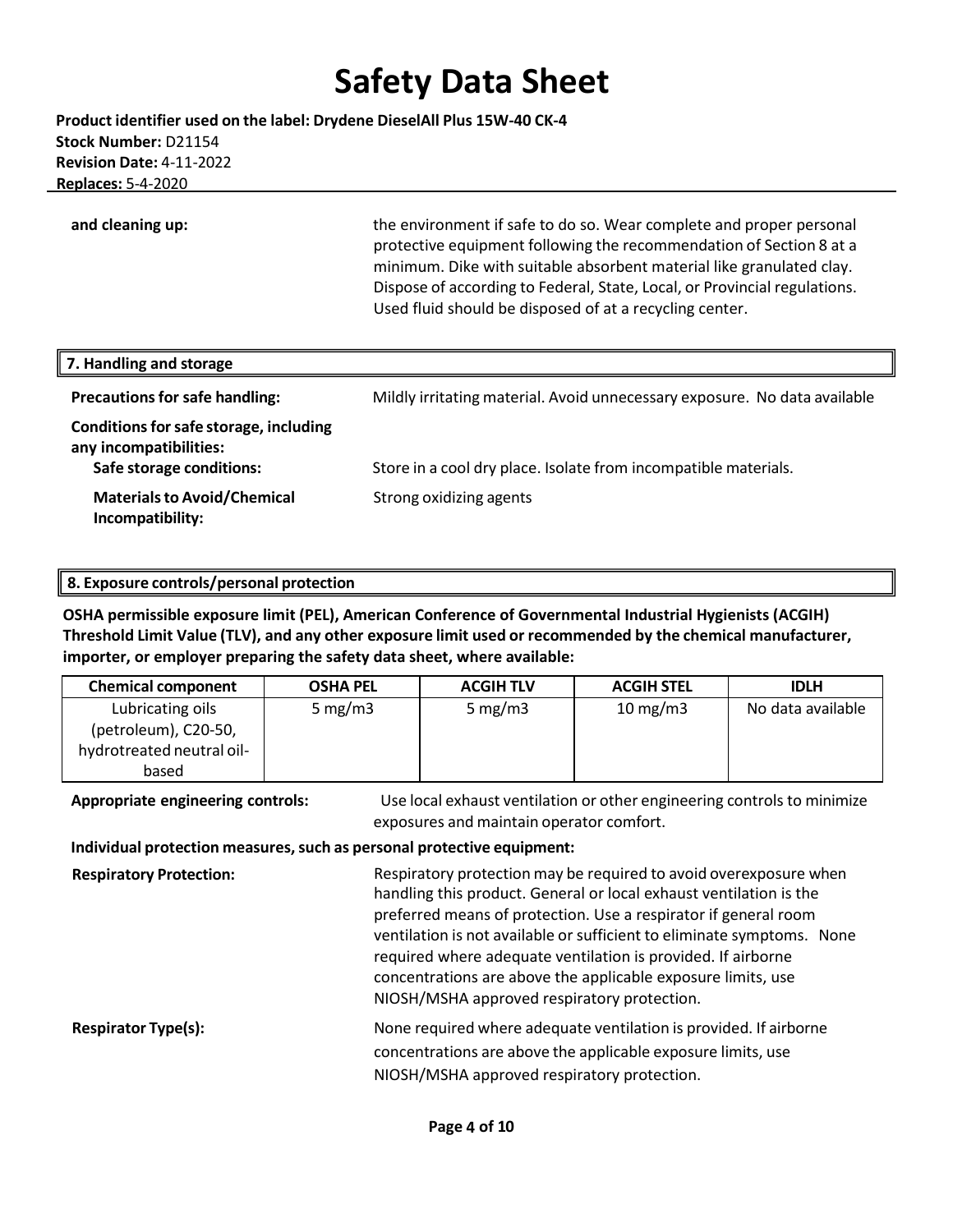**Product identifier used on the label: Drydene DieselAll Plus 15W-40 CK-4 Stock Number:** D21154 **Revision Date:** 4-11-2022 **Replaces:** 5-4-2020

| Eye protection:                    | Wear chemically resistant safety glasses with side shields when handling<br>this product. Do not wear contact lenses.                                                                                              |
|------------------------------------|--------------------------------------------------------------------------------------------------------------------------------------------------------------------------------------------------------------------|
| Skin protection:                   | Where use can result in skin contact, practice good personal hygiene and<br>wear impervious gloves. Wash hands and other exposed areas with mild<br>soap and water before eating, drinking, and when leaving work. |
| Gloves:                            | Neoprene, Nitrile                                                                                                                                                                                                  |
| <b>General hygiene conditions:</b> | No data available                                                                                                                                                                                                  |

### **9. Physical and chemical properties**

| Appearance (physical state, color etc.):          |                   |
|---------------------------------------------------|-------------------|
| <b>Physical state:</b>                            | Liquid            |
| Color:                                            | <b>Brown</b>      |
| Odor:                                             | Mild              |
| <b>Odor Threshold:</b>                            | Not determined    |
| pH:                                               | No data available |
| Melting point/freezing point:                     |                   |
| <b>Melting Point:</b>                             | No data available |
| <b>Freezing point:</b>                            | No data available |
| Initial boiling point and boiling range<br>(°C):  | 150               |
| Flash Point (°C):                                 | 223               |
| <b>Evaporation Rate:</b>                          | No data available |
| Flammability (solid, gas):                        | No data available |
| Upper/lower flammability or explosive<br>limits:  |                   |
| <b>Upper flammability or explosive</b><br>limits: | Not established   |
| Lower flammability or explosive<br>limits:        | Not established   |
| Vapor pressure:                                   | No data available |
| <b>Vapor density:</b>                             | No data available |
| <b>Relative density:</b>                          | 0.87              |
| Solubility(ies):                                  | Negligible        |
| Partition coefficient: n-octanol/water:           | 3.9               |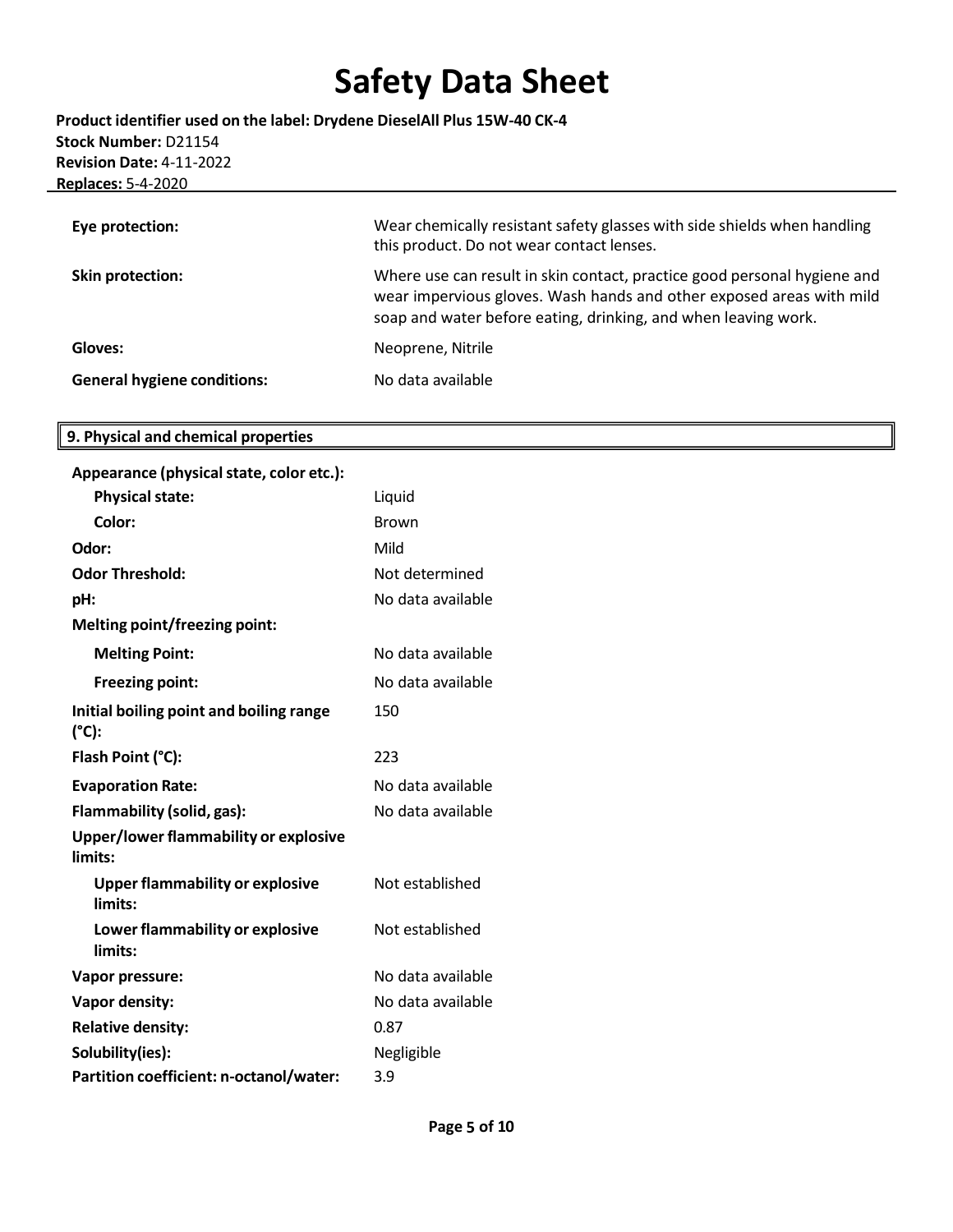**Product identifier used on the label: Drydene DieselAll Plus 15W-40 CK-4 Stock Number:** D21154 **Revision Date:** 4-11-2022 **Replaces:** 5-4-2020

| <b>Auto-ignition temperature:</b>      | No data available |
|----------------------------------------|-------------------|
| <b>Decomposition Temperature:</b>      | Not determined    |
| <b>Viscosity:</b>                      | No data available |
| <b>Volatile organic compound (VOC)</b> | 0.000000          |
| content and percentage of volatiles:   |                   |

### **10. Stability and reactivity**

| <b>Reactivity:</b>                                                    |                                                                                                                                                                                                                                                                            |
|-----------------------------------------------------------------------|----------------------------------------------------------------------------------------------------------------------------------------------------------------------------------------------------------------------------------------------------------------------------|
| <b>Chemical stability:</b>                                            | Stable under normal conditions.                                                                                                                                                                                                                                            |
| <b>Possibility of hazardous reactions:</b>                            | None expected under standard conditions of storage.                                                                                                                                                                                                                        |
| Conditions to avoid (e.g., static<br>discharge, shock, or vibration): | Temperatures above the high flash point of this combustible material in<br>combination with sparks, open flames, or other sources of ignition.<br>Moisture (will lead to product performance degradation).                                                                 |
| Incompatible materials:                                               | Strong oxidizing agents                                                                                                                                                                                                                                                    |
| <b>Hazardous decomposition products:</b>                              | Carbon monoxide, sulfur oxides, aldehydes, and other petroleum<br>decomposition products in the case of incomplete combustion. Oxides of<br>nitrogen, phosphorus, calcium, copper, magnesium, sodium, and<br>hydrogen sulfide may also be present., Carbon monoxide, Smoke |

#### **11. Toxicological information**

**Description of the varioustoxicological (health) effects and the available data used to identify those effects:**

| Information on the likely routes of<br>exposure (inhalation, ingestion, skin<br>and eye contact): | No data available                                                                                                                                                                                          |
|---------------------------------------------------------------------------------------------------|------------------------------------------------------------------------------------------------------------------------------------------------------------------------------------------------------------|
| Symptoms related to the physical,<br>chemical and toxicological<br>characteristics:               | None Known                                                                                                                                                                                                 |
|                                                                                                   | Delayed and immediate effects and also chronic effects from short- and long-term exposure:                                                                                                                 |
| <b>Ingestion Toxicity:</b>                                                                        | Although this product has a low order of acute oral toxicity, aspiration of<br>minute amounts into the lungs during ingestion or vomiting may cause<br>mild to severe pulmonary injury and possibly death. |
| <b>Skin Contact:</b>                                                                              | This material is likely to be slightly irritating to skin based on animal<br>data. Can cause minor skin irritation, defatting, and dermatitis.                                                             |
| Absorption:                                                                                       | Likely to be practically non-toxic based on animal data.                                                                                                                                                   |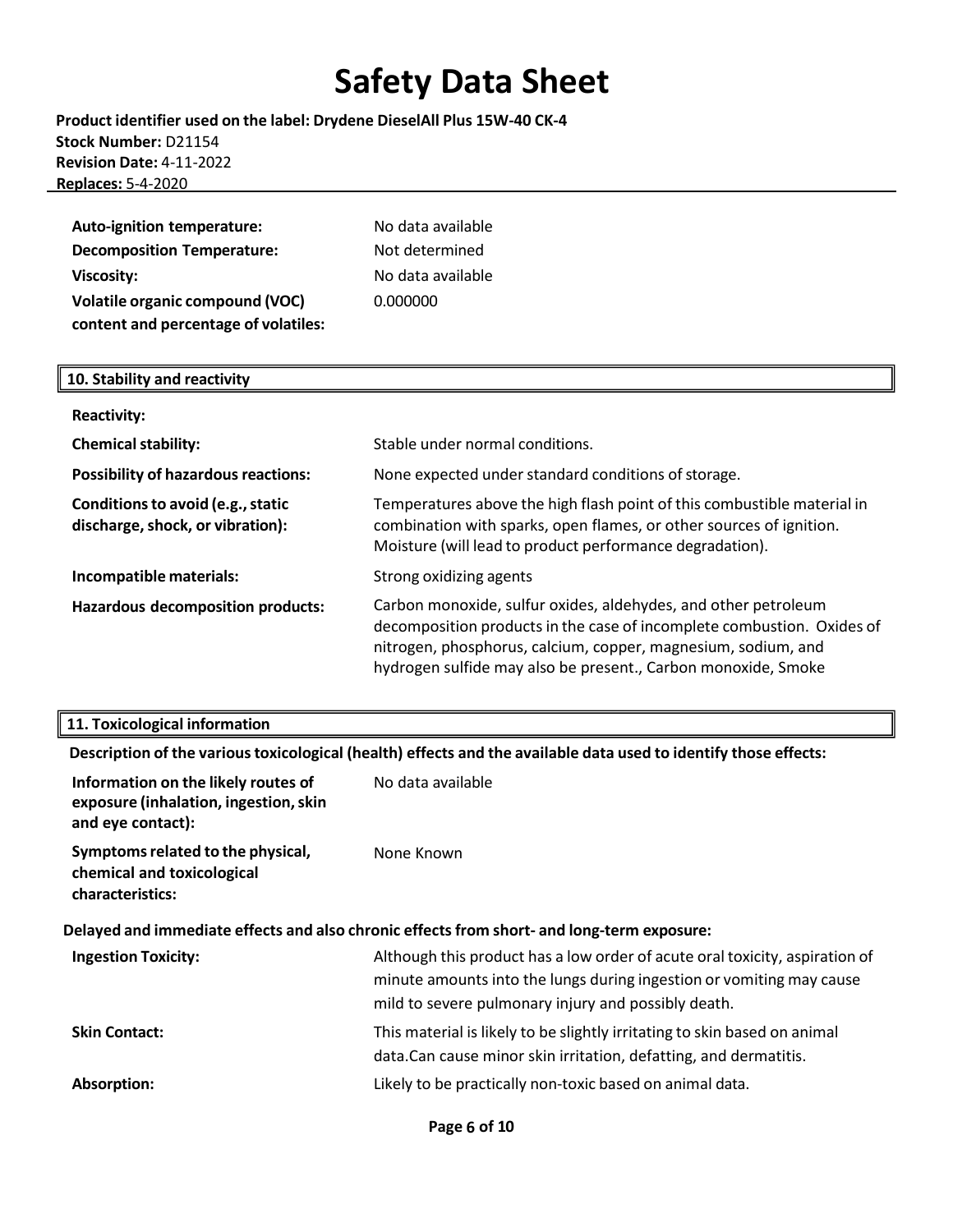**Product identifier used on the label: Drydene DieselAll Plus 15W-40 CK-4 Stock Number:** D21154 **Revision Date:** 4-11-2022 **Replaces:** 5-4-2020

| <b>Inhalation Toxicity:</b>    | No hazard in normal industrial use. Likely to be practically non-toxic<br>based on animal data.                                                                                |
|--------------------------------|--------------------------------------------------------------------------------------------------------------------------------------------------------------------------------|
| <b>Eye Contact:</b>            | This material is likely to be non-irritating to eyes based on animal data.                                                                                                     |
| Sensitization:                 | No data available                                                                                                                                                              |
| <b>Mutagenicity:</b>           | No data available to indicate product or any components present at<br>greater than 0.1% is mutagenic or genotoxic.                                                             |
| Carcinogenicity:               | Not expected to cause cancer. This product meets the IP-346 criteria of<br><3% PAH's and is not considered a carcinogen by the International<br>Agency for Research on Cancer. |
| <b>STOT-single exposure:</b>   | Based on available data, the classification criteria are not met.                                                                                                              |
| <b>STOT-repeated exposure:</b> | Based on available data, the classification criteria are not met.                                                                                                              |
| <b>Aspiration hazard:</b>      | Based on available data, the classification criteria are not met.                                                                                                              |
| <b>Other information:</b>      | No data available                                                                                                                                                              |

#### **Numerical measures of toxicity (such as acute toxicity estimates):**

| <b>Chemical Name</b>                                                           | LD50 Oral              | <b>LD50 Dermal</b>                 | <b>LC50 Inhalation</b>                  |
|--------------------------------------------------------------------------------|------------------------|------------------------------------|-----------------------------------------|
| Lubricating oils<br>(petroleum), C20-50,<br>hydrotreated neutral oil-<br>based | OLD50 Rat > 5000 mg/kg | Dermal LD50 Rabbit > 2000<br>mg/kg | Inhalation LC50 (4h) Rat<br>$2.18$ mg/L |

Is the hazardous chemical is listed in the National Toxicology Program (NTP) Report on Carcinogens (latest edition) or **has been found to be a potential carcinogen in the International Agency for Research on Cancer (IARC) Monographs (latest edition), or by OSHA:**

| <b>Chemical Name</b>       | <b>OSHA Carcinogen</b> | <b>IARC Carcinogen</b> | <b>NTP Carcinogen</b> |
|----------------------------|------------------------|------------------------|-----------------------|
| There are no components    |                        |                        |                       |
| that are known or reported |                        |                        |                       |
| to cause cancer.           |                        |                        |                       |

### **12. Ecological information**

**Ecotoxicity (aquatic and terrestrial, where available):**  No data available

#### **Ecological Toxicity Data:**

| <b>Chemical Name</b> | CAS #      | <b>Aquatic EC50</b><br>Crustacea | <b>Aquatic ERC50</b><br>Algae | <b>Aquatic LC50 Fish</b> |
|----------------------|------------|----------------------------------|-------------------------------|--------------------------|
| Lubricating oils     | 72623-87-1 | $1000 \,\mathrm{mg/L}$           | No data available             | Aquatic LC50 (96h)       |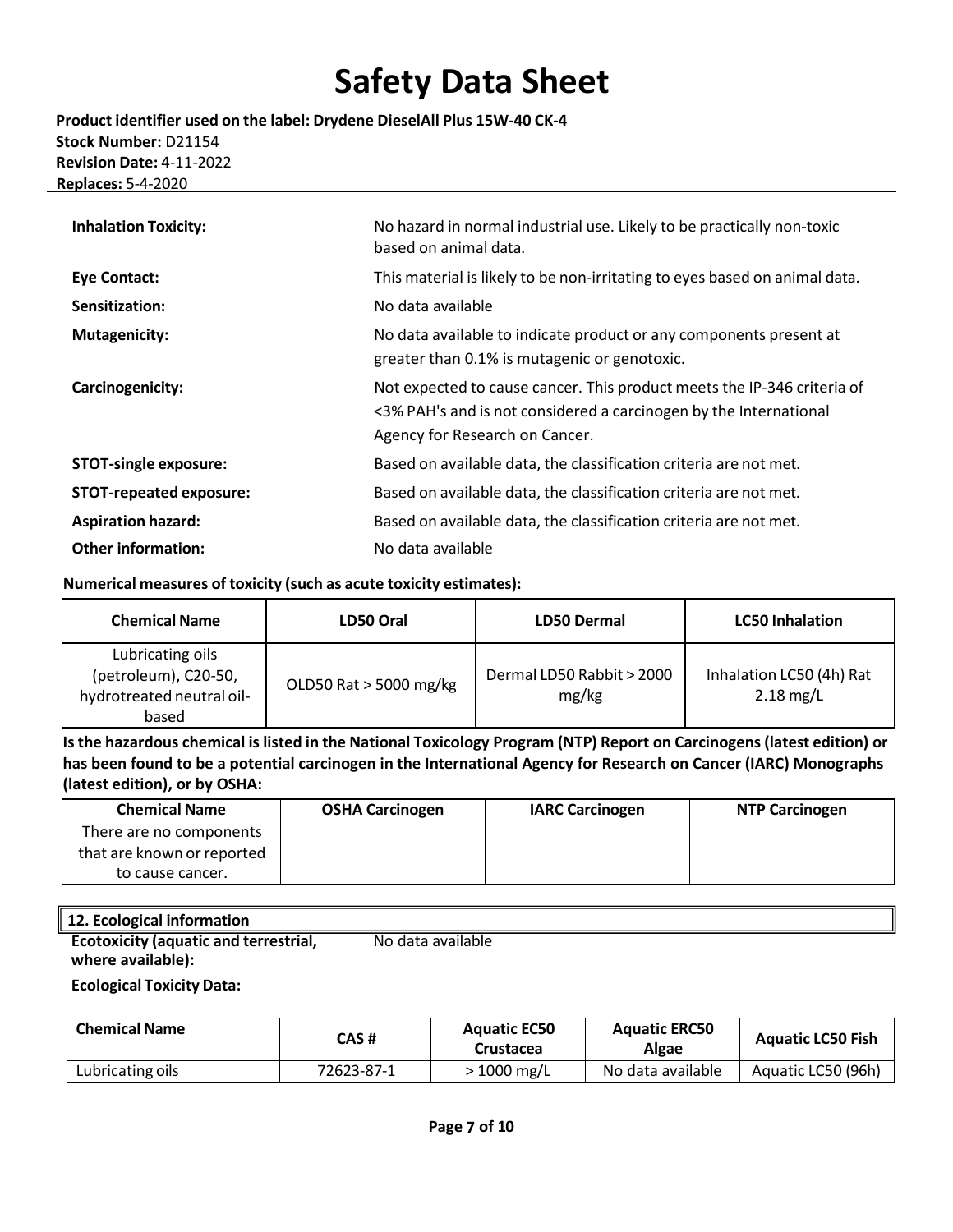**Product identifier used on the label: Drydene DieselAll Plus 15W-40 CK-4 Stock Number:** D21154 **Revision Date:** 4-11-2022 **Replaces:** 5-4-2020

| (petroleum), C20-50,<br>hydrotreated neutral oil-<br>based                                                                                                      | > 5000 mg/L                                                                                                   |  |  |
|-----------------------------------------------------------------------------------------------------------------------------------------------------------------|---------------------------------------------------------------------------------------------------------------|--|--|
| <b>Persistence and degradability:</b>                                                                                                                           | Biodegrades slowly.                                                                                           |  |  |
| <b>Bioaccumulative potential:</b>                                                                                                                               | Bioconcentration may occur.                                                                                   |  |  |
| <b>Mobility in soil:</b>                                                                                                                                        | This material is expected to have essentially no mobility in soil. It absorbs<br>strongly to most soil types. |  |  |
| Other adverse effects (such as<br>hazardous to the ozone layer):                                                                                                | No data available                                                                                             |  |  |
| 13. Disposal considerations                                                                                                                                     |                                                                                                               |  |  |
| Description of waste residues and<br>information on their safe handling and<br>methods of disposal, including the<br>disposal of any contaminated<br>packaging: | Spent or discarded material is non-hazardous according to environmental<br>regulations.                       |  |  |
| <b>Contaminated packaging:</b>                                                                                                                                  | Recycle containers whenever possible.                                                                         |  |  |
| 14. Transport information                                                                                                                                       |                                                                                                               |  |  |
| Carriage of dangerous goods by road (DOT), rail or inland waterways:                                                                                            |                                                                                                               |  |  |
| <b>DOT Basic Description:</b>                                                                                                                                   | Not classified as hazardous for transport (DOT, TDG, IMO/IMDG,<br>IATA/ICAO).                                 |  |  |
| International carriage of dangerous goods by sea (IMDG/IMO):                                                                                                    |                                                                                                               |  |  |
| <b>UN</b> number:                                                                                                                                               | Not regulated by IMDG                                                                                         |  |  |
| <b>UN Proper shipping name:</b>                                                                                                                                 | Not applicable                                                                                                |  |  |
| Transport hazard class(es):                                                                                                                                     | Not applicable                                                                                                |  |  |
| Packing group, if applicable:                                                                                                                                   | Not applicable                                                                                                |  |  |
|                                                                                                                                                                 |                                                                                                               |  |  |
| International carriage of dangerous goods by air (IATA):                                                                                                        |                                                                                                               |  |  |
| <b>UN</b> number:                                                                                                                                               | Not regulated by IATA                                                                                         |  |  |
| <b>UN Proper shipping name:</b>                                                                                                                                 | Not applicable                                                                                                |  |  |
| Transport hazard class(es):                                                                                                                                     | Not applicable                                                                                                |  |  |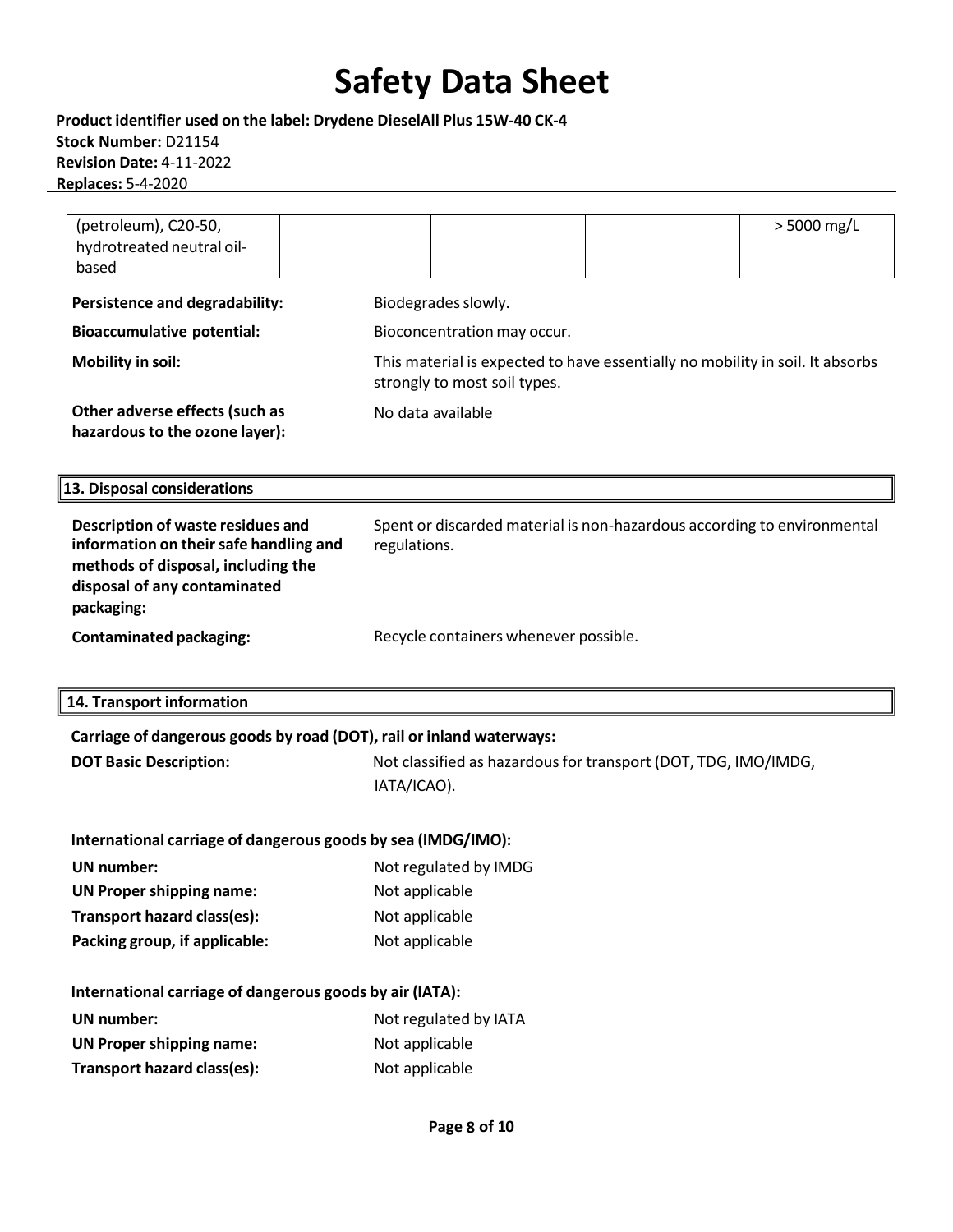**Product identifier used on the label: Drydene DieselAll Plus 15W-40 CK-4 Stock Number:** D21154 **Revision Date:** 4-11-2022 **Replaces:** 5-4-2020

| Packing group, if applicable:                                                                                                                                                 | Not applicable    |
|-------------------------------------------------------------------------------------------------------------------------------------------------------------------------------|-------------------|
| Environmental hazards (e.g., Marine<br>pollutant (Yes/No)):                                                                                                                   | None.             |
| <b>Transport in bulk (according to Annex II</b><br>of MARPOL 73/78 and the IBC Code):                                                                                         | No data available |
| Special precautions which a user needs<br>to be aware of or needs to comply with<br>in connection with transport or<br>conveyance either within or outside<br>their premises: | No data available |

**15. Regulatory information**

### **Safety, health and environmental regulationsspecific for the product in question:**

**TSCA Status:** All components of this material are on the US TSCA Inventory or are exempt.

#### **Regulated Components:**

| <b>Chemical Name</b>   | CAS#       | <b>CERCLA</b> | Sara EHS | <b>Sara 313</b> | U.S. HAP |
|------------------------|------------|---------------|----------|-----------------|----------|
| Petroleum distillates, |            |               |          |                 |          |
| hydrotreated heavy     | 64742-54-7 | N             | N        | N               | N        |
| paraffinic             |            |               |          |                 |          |
| Lubricating oils       |            |               |          |                 |          |
| (petroleum), C20-50,   | 72623-87-1 | Ν             | N        | N               | N        |
| hydrotreated neutral   |            |               |          |                 |          |
| oil-based              |            |               |          |                 |          |
| Petroleum distillates, |            |               |          |                 |          |
| solvent dewaxed        | 64742-65-0 | Ν             | N        | N               | N        |
| heavy paraffinic       |            |               |          |                 |          |

| <b>Chemical Name</b>                                             | CAS#       | <b>California Prop</b><br>65 - Cancer | <b>California Prop</b><br>65 - Dev. Toxicity | <b>California Prop</b><br>65 - Reprod fem | <b>California Prop</b><br>65 - Reprod male |
|------------------------------------------------------------------|------------|---------------------------------------|----------------------------------------------|-------------------------------------------|--------------------------------------------|
| Petroleum distillates,<br>hydrotreated heavy<br>paraffinic       | 64742-54-7 | N                                     | N                                            | N                                         | N                                          |
| Lubricating oils<br>(petroleum), C20-50,<br>hydrotreated neutral | 72623-87-1 | N                                     | N                                            | N                                         | N                                          |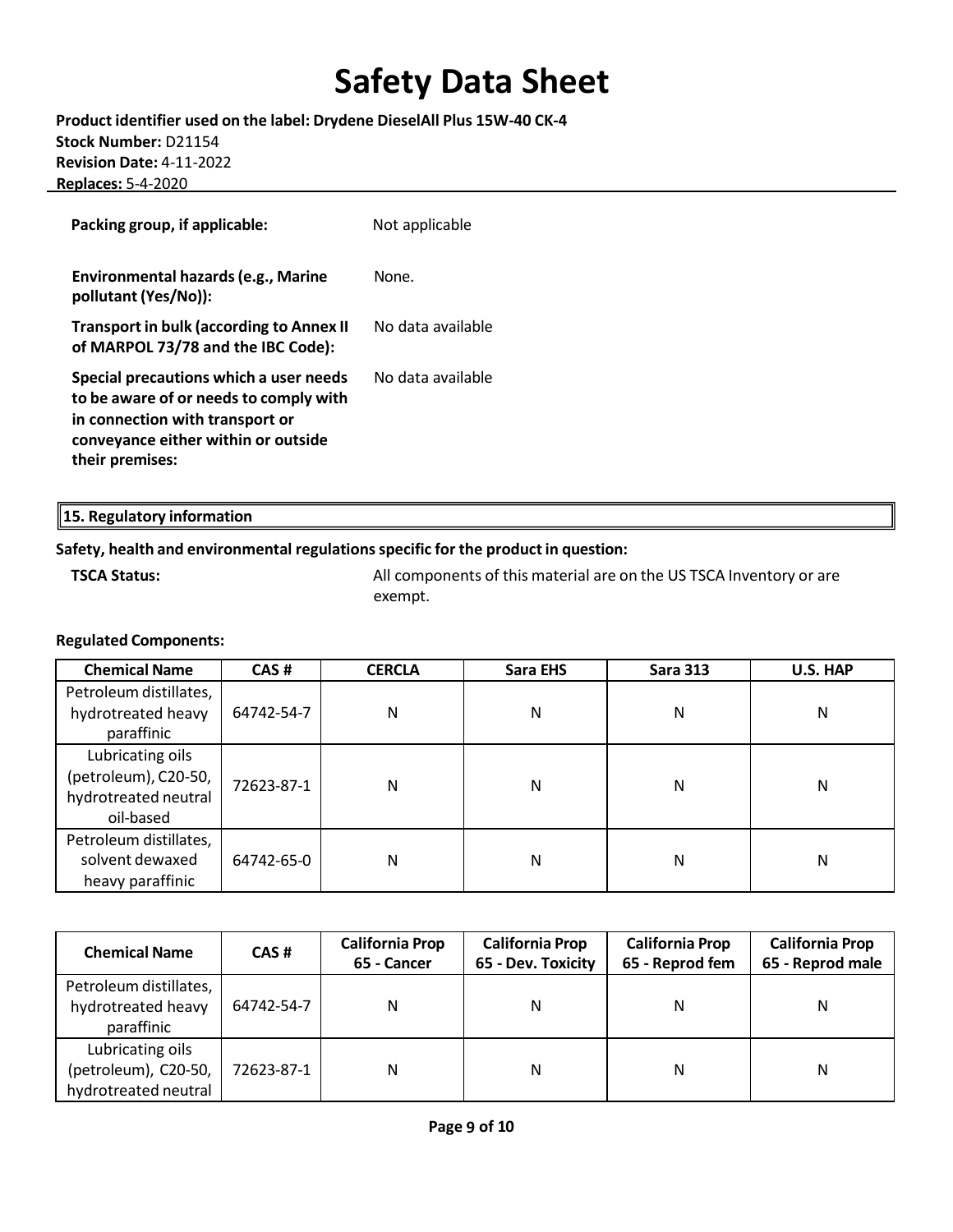**Product identifier used on the label: Drydene DieselAll Plus 15W-40 CK-4 Stock Number:** D21154 **Revision Date:** 4-11-2022 **Replaces:** 5-4-2020

| oil-based                                                     |            |   |   |   |
|---------------------------------------------------------------|------------|---|---|---|
| Petroleum distillates,<br>solvent dewaxed<br>heavy paraffinic | 64742-65-0 | N | N | N |

| <b>Chemical Name</b>                                                          | CAS#       | <b>Massachusetts</b><br><b>RTK List</b> | <b>New Jersey</b><br><b>RTK List</b> | Pennsylvania<br><b>RTK List</b> | Rhode<br><b>Island RTK</b><br>List | Minnesota<br><b>Hazardous</b><br><b>Substance</b><br>List |
|-------------------------------------------------------------------------------|------------|-----------------------------------------|--------------------------------------|---------------------------------|------------------------------------|-----------------------------------------------------------|
| Petroleum distillates,                                                        | 64742-54-7 | N                                       | N                                    | N                               | N                                  | N                                                         |
| hydrotreated heavy<br>paraffinic                                              |            |                                         |                                      |                                 |                                    |                                                           |
| Lubricating oils<br>(petroleum), C20-50,<br>hydrotreated neutral<br>oil-based | 72623-87-1 | N                                       | N                                    | N                               | N                                  | N                                                         |
| Petroleum distillates,<br>solvent dewaxed<br>heavy paraffinic                 | 64742-65-0 | N                                       | N                                    | N                               | N                                  | N                                                         |

| 16. Other information, including date of preparation or last revision. |                                                                                                                                                                                                                                                                                                                                                                                                                                                                                                                                                                                                                                                                                                                                                                 |  |  |  |
|------------------------------------------------------------------------|-----------------------------------------------------------------------------------------------------------------------------------------------------------------------------------------------------------------------------------------------------------------------------------------------------------------------------------------------------------------------------------------------------------------------------------------------------------------------------------------------------------------------------------------------------------------------------------------------------------------------------------------------------------------------------------------------------------------------------------------------------------------|--|--|--|
| <b>SDS Prepared by:</b>                                                | <b>Technical department</b>                                                                                                                                                                                                                                                                                                                                                                                                                                                                                                                                                                                                                                                                                                                                     |  |  |  |
| <b>Revision Date:</b>                                                  | 4-11-2022                                                                                                                                                                                                                                                                                                                                                                                                                                                                                                                                                                                                                                                                                                                                                       |  |  |  |
| <b>Revision Number:</b>                                                | 1.2                                                                                                                                                                                                                                                                                                                                                                                                                                                                                                                                                                                                                                                                                                                                                             |  |  |  |
| <b>Reason for revision:</b><br><b>References:</b><br>Other Info:       | Address update<br>No data available<br>No data available                                                                                                                                                                                                                                                                                                                                                                                                                                                                                                                                                                                                                                                                                                        |  |  |  |
| Disclaimer:                                                            | This safety data sheet and the information it contains is offered to you in<br>good faith as accurate. We have reviewed any information contained in<br>the data sheet which we have received from outside sources and we<br>believe the information to be correct, but cannot guarantee its accuracy<br>or completeness. Health and safety precautions in this data sheet may<br>not be adequate for all individuals and/or situations. It is the user's<br>obligation to evaluate and use this product in a safe manner and to<br>comply with all applicable laws and regulations. No statement made in<br>this data sheet shall be construed as permission or recommendation for<br>the use of any product in a manner that might infringe existing patents. |  |  |  |